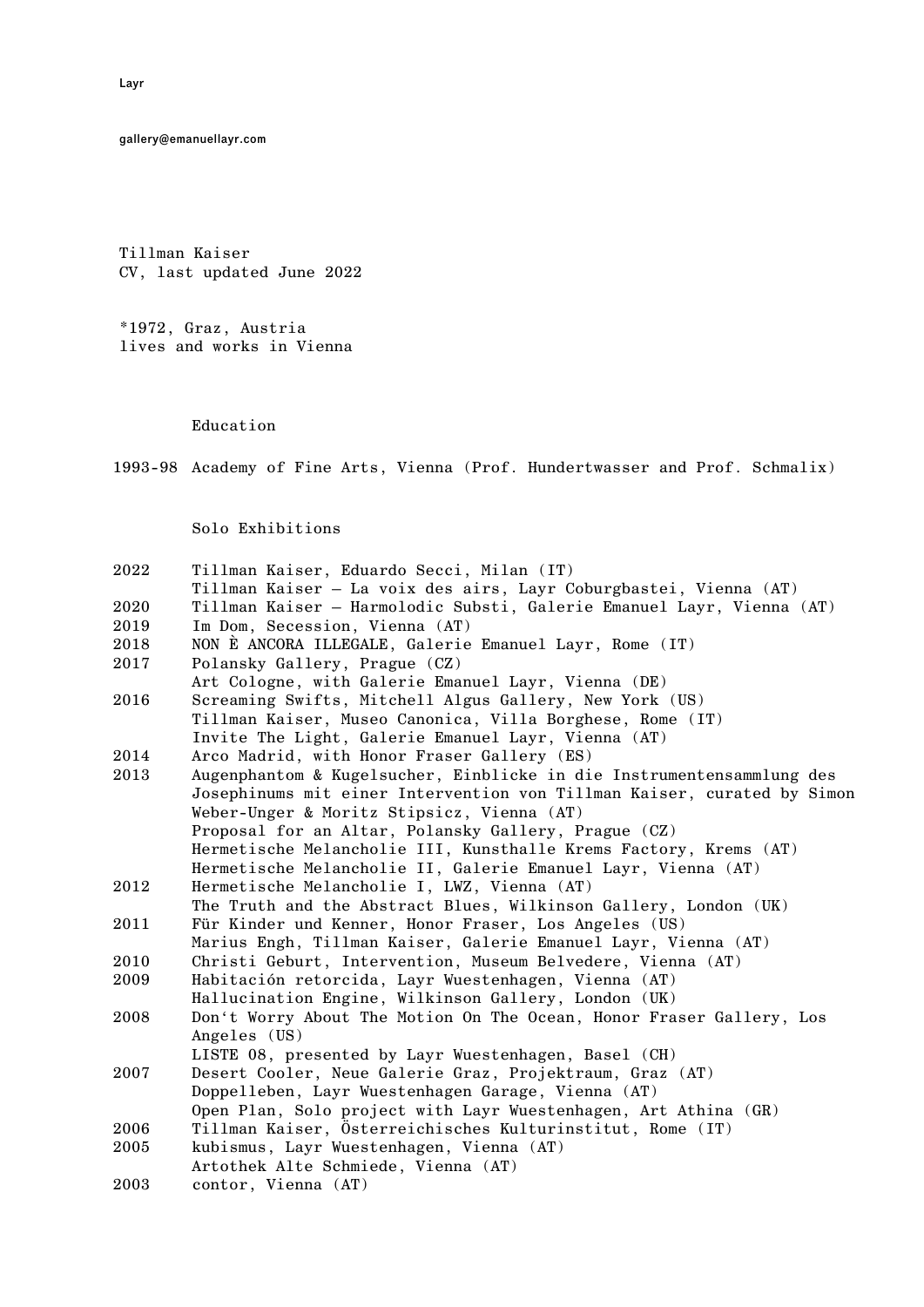Selected Group Exhibitions

| 2022 | Here and Now, Vienna Sculpture 2022, Neuer Kunstverein, Vienna (AT)<br>Strange Attractors, The Anthology of Interplanetary Folk Art, Vol. 3: |
|------|----------------------------------------------------------------------------------------------------------------------------------------------|
| 2019 | Lost In Space, Apalazzo Gallery, Brescia (IT)<br>Sternenpassage, Foto Wien, Museumsquartier, Vienna (AT)                                     |
|      | Kaleidoscope, Saatchi Gallery, London (UK)                                                                                                   |
| 2018 | Strange Attractors, Kerry Schuss, New York (US)                                                                                              |
| 2017 | FOTG, Mitchell Algus Gallery, New York (US)                                                                                                  |
|      | Wild West, Austrian Cultural Forum, New York (US)                                                                                            |
|      | Specular Windows - Reflections on the Self and the Wider World, 21er                                                                         |
|      | Haus, Vienna (AT)                                                                                                                            |
|      | Art Duesseldorf, with Polansky Gallery (DE)                                                                                                  |
| 2016 | Über die Unmöglichkeit des Seins, Kunsthalle Exnergasse, Vienna (AT)                                                                         |
| 2015 | The Description of a New World, Called the Blazing-World, Mitchell Algus                                                                     |
|      | Gallery, New York (US)                                                                                                                       |
| 2014 | The Degeneration Of Painting, Fondazione 107, Turin (IT)                                                                                     |
|      | Megarave - Metarave, WallRiss Kunstraum and Kunsthaus Langenthal,                                                                            |
|      | Fribourg (CH)                                                                                                                                |
|      | Post-Op. Perceptual Gone Painterly. 1958-2014, cur. by Matthieu Poirier,                                                                     |
|      | Galerie Emmanuel Perrotin, Paris (FR)                                                                                                        |
|      | Franz Graf, Siehe was Dich sieht, 21er Haus, Vienna (AT)                                                                                     |
| 2012 | Utopie GESAMTKUNSTWERK, 21er Haus, Vienna (AT)                                                                                               |
| 2011 | All That Is Unseen, cur. by Meg O'Rourke and Caris Reid, Allan Nederpelt,                                                                    |
|      | New York (US)                                                                                                                                |
| 2010 | 14th Vilnius Painting Triennial "False Recognition", cur. by Anders                                                                          |
|      | Kreuger, Evaldas Stankevi[jus, Contemporary Art Centre, Vilnius (LT)                                                                         |
|      | Mike, Alec or Rufus? ("Tom, Dick or Harry"), Layr Wuestenhagen, Vienna                                                                       |
|      | (AT)                                                                                                                                         |
|      | Lebt und arbeitet in Wien III, Kunsthalle Wien, Vienna (AT)                                                                                  |
|      | The Library of Babel / In and Out of Place, curated by Anna-Catharina                                                                        |
|      | Gebbers, 176 Zabludowicz Collection, London (UK)                                                                                             |
| 2009 | Artists Insight: Tillman Kaiser, Yerba Buena Center for the Arts, San                                                                        |
|      | Francisco (US)                                                                                                                               |
|      | Until the end of the world, Cur. Max Henry, AMP, Athens (GR)                                                                                 |
|      | ConceptIOUS, Galerie Jette Rudolph, Berlin (DE)                                                                                              |
|      | Paint, The Saatchi Gallery, London (UK)                                                                                                      |
| 2008 | UNREAL: ALTERED PERSPECTIVES IN PAINTING, The Saatchi Gallery, London                                                                        |
|      |                                                                                                                                              |
|      | (UK)                                                                                                                                         |
|      | The Object is the Mirror, Part 2, Wilkinson Gallery, London (UK)                                                                             |
|      | Art LA, presented by Honor Fraser, Los Angeles (US)                                                                                          |
|      | Jan Koch, Tillman Kaiser, Danielle Tegeder, Klaus-Martin Treder, Galerie                                                                     |
|      | Jette Rudolph, Berlin (DE)                                                                                                                   |
| 2007 | GRUPS, Hydra School, Hydra (GR)                                                                                                              |
|      | Kunstverein Medienturm, Graz (AT)                                                                                                            |
|      | NADA Art Fair, presented by Layr Wuestenhagen, Miami Beach (US)                                                                              |
| 2006 | Tillman Kaiser, Österreichisches Kulturinstitut, Rome (IT)                                                                                   |
|      | Viennafair, Layr Wuestenhagen, Vienna (AT)                                                                                                   |
|      | Hur är läget?, cur. Gregor Elder, Vienna (AT)                                                                                                |
| 2005 | Fiac Paris, presented by Layr Wuestenhagen, Paris (FR)                                                                                       |
| 2004 | Camouflage, Galerie Betonsalon, Paris (FR)                                                                                                   |
|      | Group exhibition, pool, Vienna (AT)                                                                                                          |
| 2003 | Artlab siemens, Vienna (AT)                                                                                                                  |

Kunst wien 2003, Layr Wuestenhagen, Vienna (AT)